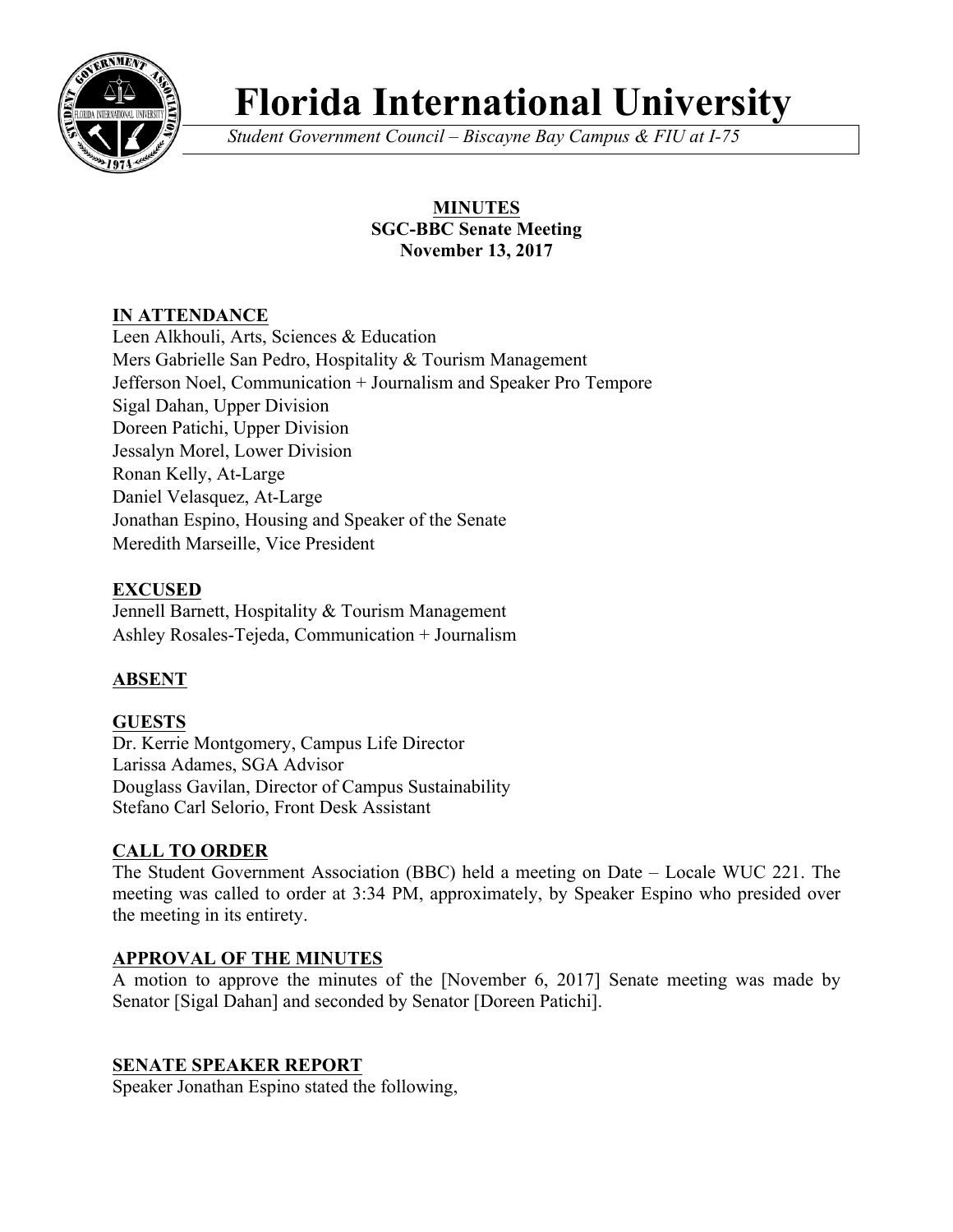- I. At-Large Senator Appointed, Graduate Candidate failed to meet the requirement
- II. Sundaes with the Senate

## **VICE PRESIDENT REPORT**

Vice President Meredith Marseille stated the following,

- I. Meeting with the SGA Advisor
	- A. Reflexology Path
		- 1. Quotes from our vendors are needed
		- 2. A meeting will be held to decide designs
		- 3. Translations are to be made for the path's instructions
- II. Food Pantry Initiative, November 20
	- A. Boxes are being decorated and distributed around campus:
		- 1. SGA Office
		- 2. Campus Life Office
		- 3. Center of Leadership and Service
		- 4. Gym
		- 5. Game Room

## **SPEAKER PRO TEMPORE REPORT**

Speaker Pro Tempore Jefferson Noel stated the following,

- I. Meet the Dean Brian Schriner of CARTA Recap
	- A. The event provided clarity for CARTA Students
	- B. The students who attended the Lunch with Dean of CARTA are:
		- 1. Trevis Belle, CARTA Creators Winner
		- 2. Jefferson Noel, Communication + Journalism and Speaker Pro Tempore
		- 3. Ashley Rosales-Tejeda, Communication + Journalism
		- 4. Ronan Kelly, At-Large
		- 5. Huahua Jin, Director of International Student Affairs
		- 6. Ryan Mignagaray, Marketing Coordinator
		- 7. Stefano Carl Selorio, SGA Front Desk Assistant

## **FINANCE CHAIR REPORT**

Senator Ronan Kelly stated the following,

I. Meeting with the Finance Chair committee members

## **RLJ CHAIR REPORT**

Senator Jessalyn Morel stated the following,

I. Committee Status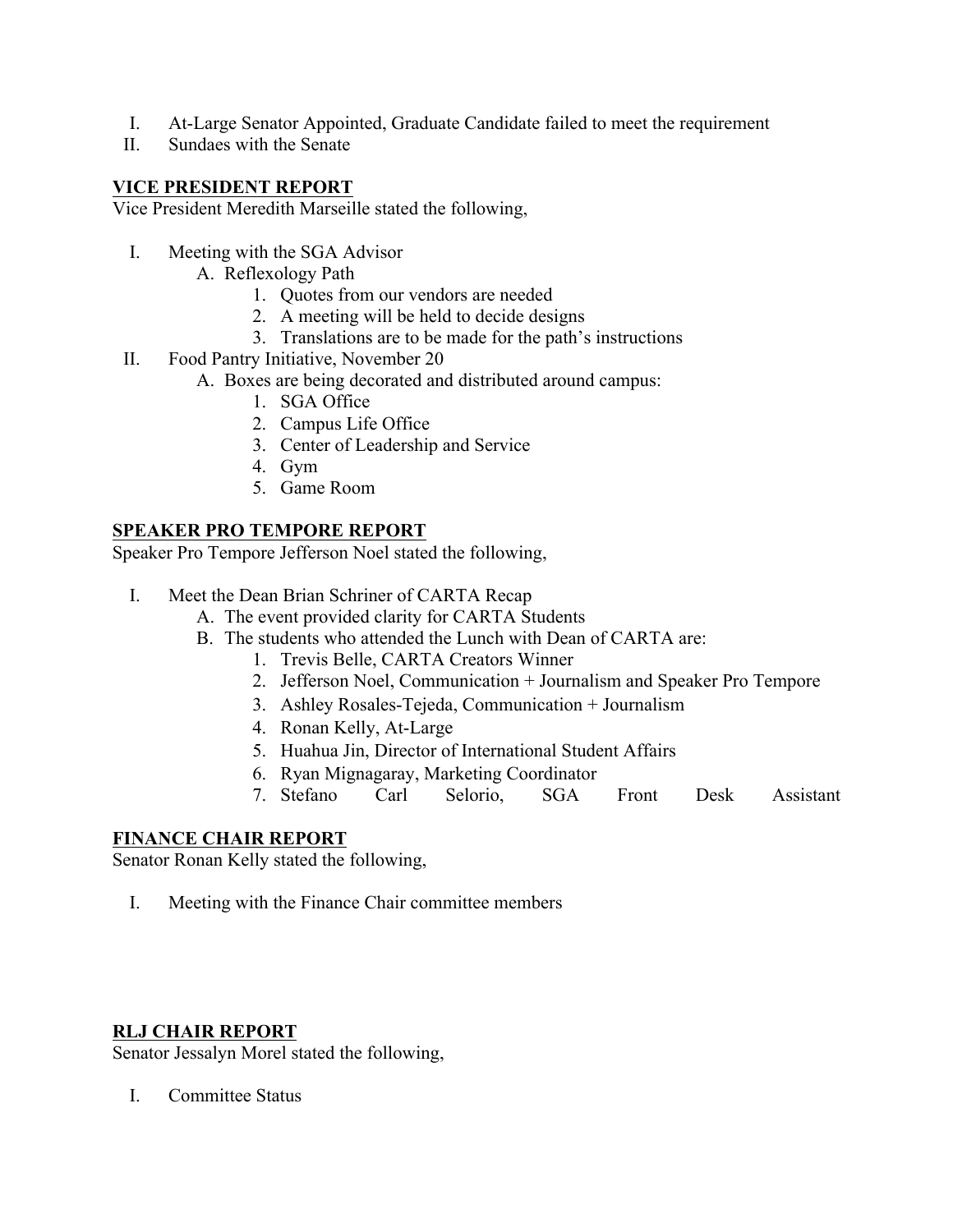- A. Awaiting for more Senators to join the committee
- B. Senator Daniel Velasquez joined the RLJ Committee

## **OPERATIONAL CHAIR REPORT**

Senator Daniel Velasquez stated the following,

I. The meeting with chair members were rescheduled

### **INTERNAL AFFAIRS REPORTS**

Senator Leen Alkhouli stated the following,

I. Meeting with a SGA Intern about Case Students

#### **ADVISOR REPORT**

SGA Advisor Larissa Adames stated the following,

- I. NACA Interview
- II. AOL Track Program
- III. Budge Training
- IV. SGA Council Member's Stipend Forms
- V. Safety Walk, 6pm
- VI. United Way Bake Off, November 22

#### **OLD BUSINESS**

I. Please refer to APPROVAL OF MINUTES

#### **NEW BUSINESS**

I. Resolution 1703: Initial Read and Discussion

#### **ANNOUNCEMENTS**

- I. "SGA Gives Thanks", November 27, 2017
- II. Safety Walk, 6pm
- III. International Education Week
- IV. Senator Leen Alkhouli will be hosting Internal Affairs meetings on Fridays
- V. Senator Daniel Velasquez will be hosting Operational Review meetings on Fridays
- VI. Front Desk Assistant Reminder

#### **ADJOURNMENT**

A motion to adjourn at [4:10 PM] was made by Senator [Ronan Kelly] and seconded by Senator [Daniel Velasquez]